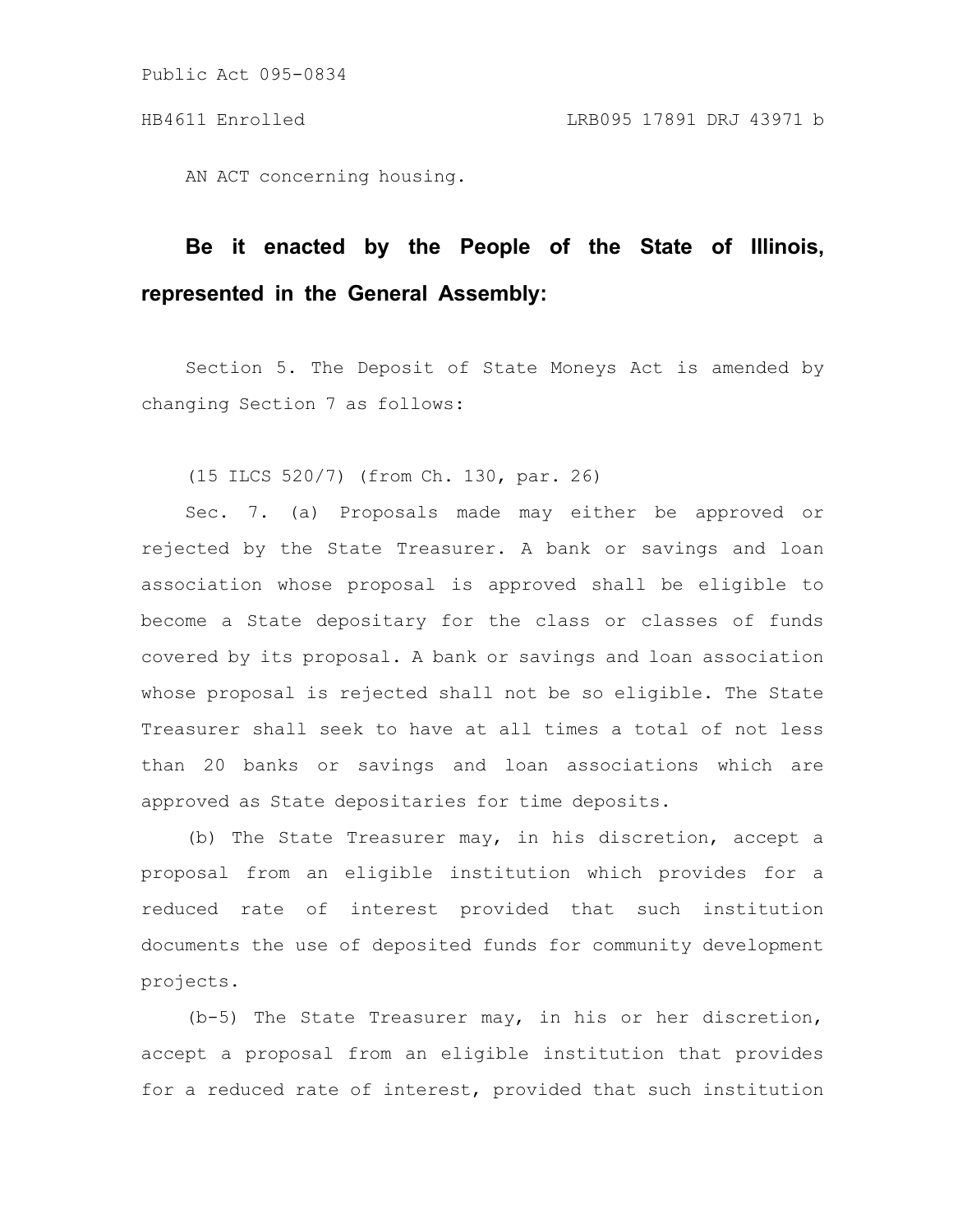agrees to expend an amount of money equal to the amount of the reduction for the preservation of Cahokia Mounds.

(b-10) The State Treasurer may, in his or her discretion, accept a proposal from an eligible institution that provides for a reduced rate of interest, provided that the institution agrees to expend an amount of money equal to the amount of the reduction for senior centers.

(c) The State Treasurer may, in his or her discretion, accept a proposal from an eligible institution that provides for interest earnings on deposits of State moneys to be held by the institution in a separate account that the State Treasurer may use to secure up to 10% of any (i) home loans to Illinois citizens purchasing or refinancing a home in Illinois in situations where the participating financial institution would not offer the borrower a home loan under the institution's prevailing credit standards without the incentive of a reduced rate of interest on deposits of State moneys, (ii) existing home loans of Illinois citizens who have failed to make payments on a home loan as a result of a financial hardship due to circumstances beyond the control of the borrower where there is a reasonable prospect that the borrower will be able to resume full mortgage payments, and (iii) loans in amounts that do not exceed the amount of arrearage on a mortgage and that are extended to enable a borrower to become current on his or her mortgage obligation.

The following factors shall be considered by the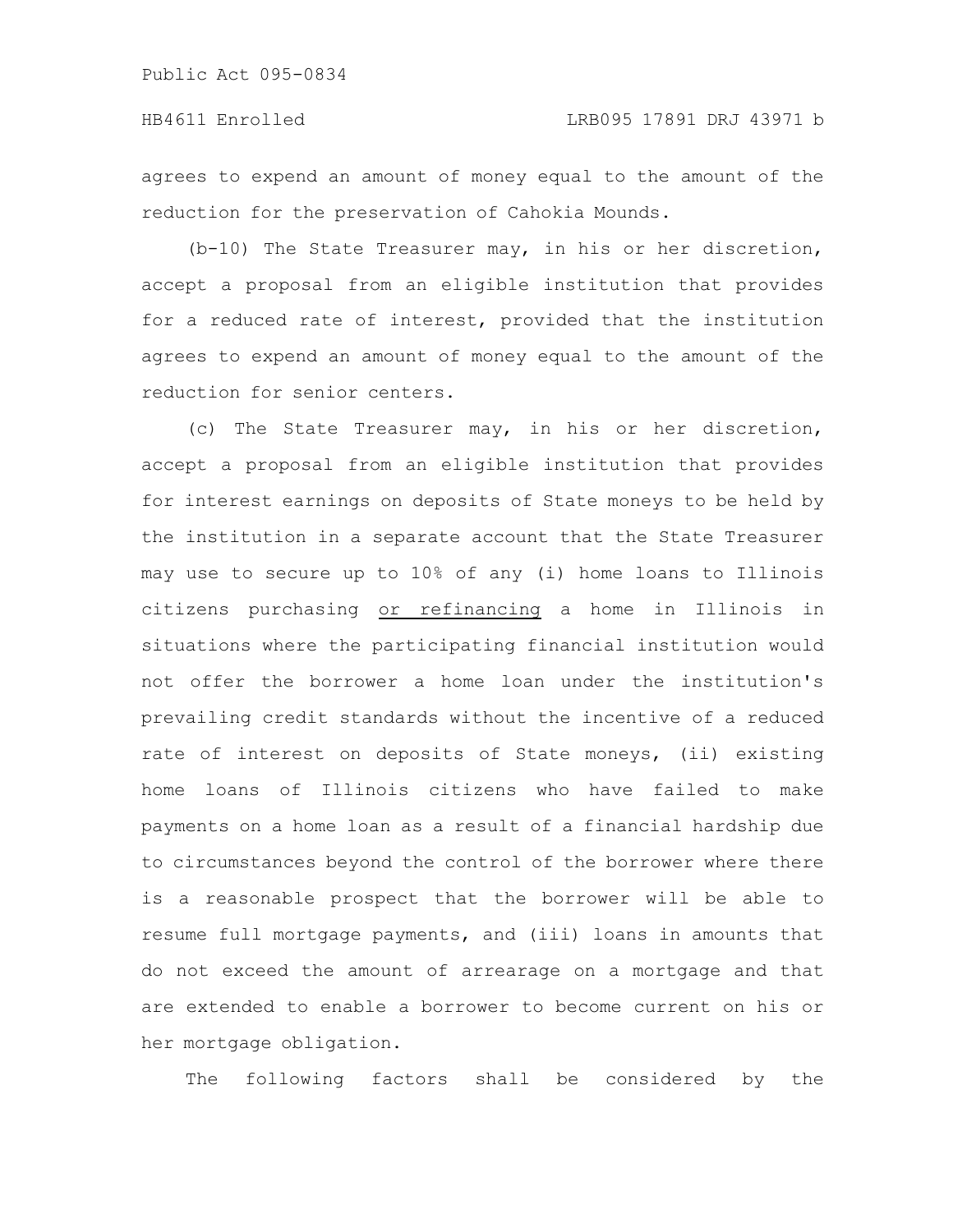participating financial institution to determine whether the financial hardship is due to circumstances beyond the control of the borrower: (i) loss, reduction, or delay in the receipt of income because of the death or disability of a person who contributed to the household income, (ii) expenses actually incurred related to the uninsured damage or costly repairs to the mortgaged premises affecting its habitability, (iii) expenses related to the death or illness in the borrower's household or of family members living outside the household that reduce the amount of household income, (iv) loss of income or a substantial increase in total housing expenses because of divorce, abandonment, separation from a spouse, or failure to support a spouse or child, (v) unemployment or underemployment, (vi) loss, reduction, or delay in the receipt of federal, State, or other government benefits, and (vii) participation by the homeowner in a recognized labor action such as a strike. In determining whether there is a reasonable prospect that the borrower will be able to resume full mortgage payments, the participating financial institution shall consider factors including, but not necessarily limited to the following: (i) a favorable work and credit history, (ii) the borrower's ability to and history of paying the mortgage when employed, (iii) the lack of an impediment or disability that prevents reemployment, (iv) new education and training opportunities, (v) non-cash benefits that may reduce household expenses, and (vi) other debts.